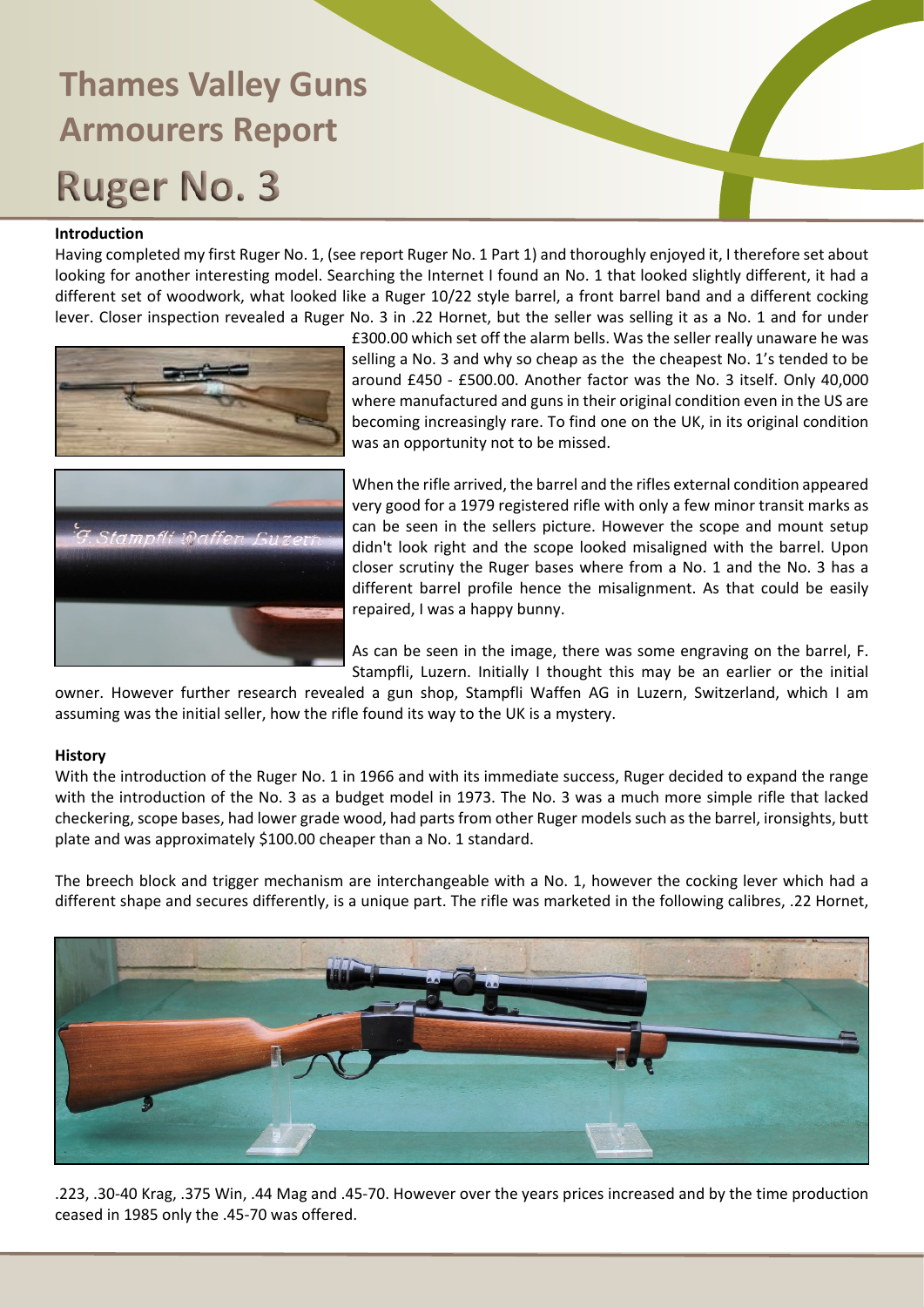### **Initial range test**

When I purchased a rifle, the alarm bells where ringing due to the cost and the scope issues. Therefore the first task was to accuracy test. The scope that arrive with the rifle was a very cheap and was quickly disposed of in the bin. As mentioned earlier the rifle was fitted with No. 1 rings/bases and had been packed out to allow the rifle to zero. I serviced the breech mechanism, scrubbed the bore, and fitted a period and superior Redfield scope and headed of to the range. Ammunition was reloads with 40gr Sierra hollow points, with the COL being set at the standard 1.78", which was originally for a magazine fed BSA Hunter. The lead on this rifle was measured at 1.92" which was quiet a jump for small 40gr bullet. My first trip to the range to test fire the No 3 was a major disappointment. I expected problems with



the scope but even with the packing and maximum adjustment on the scope, I was still shooting 12" high at 100 yards. The rifles mechanism functioned perfectly and the trigger release was relatively light for a Ruger at 3.09 lbs, so I was very pleased with the action. However the huge group of 85mm plus at 100 yards was no laughing matter and a major disappointment. It instantly reminded me of my early experience of my Ruger 77/22 in .22 hornet years ago, where groupings where equally disappointing. This early experience completely devastated my opinion of Ruger's rifles for years to come and now the same experience appeared to be repeating itself.

Going back to the workshop revealed that the barrel was not only touching the forend tip but also at other points along the barrel trough. I also thought that the barrel band could be effecting accuracy and that I should reload my ammunition with bullets seated at 1.92", which was a modest 0.025" off the throat.

### **General**

Whilst the breech block and trigger assembly is the same as a No. 1, the use of different woodwork and barrel alter the No. 3's handling and shooting characteristics. Firstly with an overall length of 38.5" and a barrel length of 22"the rifle is sometimes referred to as a carbine, which is technically incorrect as a carbine is defined as having a barrel length of 20" or less. However depending on calibre, my opinion is that the No. 3 would typically engage targets at ranges a lot less than a No. 1, say 100 -300 yards and I think Ruger reflected this in their calibre choice.

The forend design is somewhat of a curiosity. Bearing in mind this is a budget rifle, why add a barrel band, plus the extra machining action required, as this all adds cost. In my opinion a plain beavertail would be more cost effective and potentially more accurate. However the band and the straight grip stock does add a element of "old west" character,





which may have been Ruger's aim.

Straight grip stocks are typical of both military and sporting stocks from the late

19<sup>th</sup> and early 20<sup>th</sup> century period. For anybody who has shot a military rifle from the period, handling is not as good as the later semi grip stocks. However, Ruger has been very cleaver in my opinion with the design of the cocking lever as the



profile forces the user to place two fingers into the cocking lever thereby creating a semi grip configuration and improving handling.

A less obvious difference with the No. 3's receiver is a small detent for retaining the cocking lever in the closed position.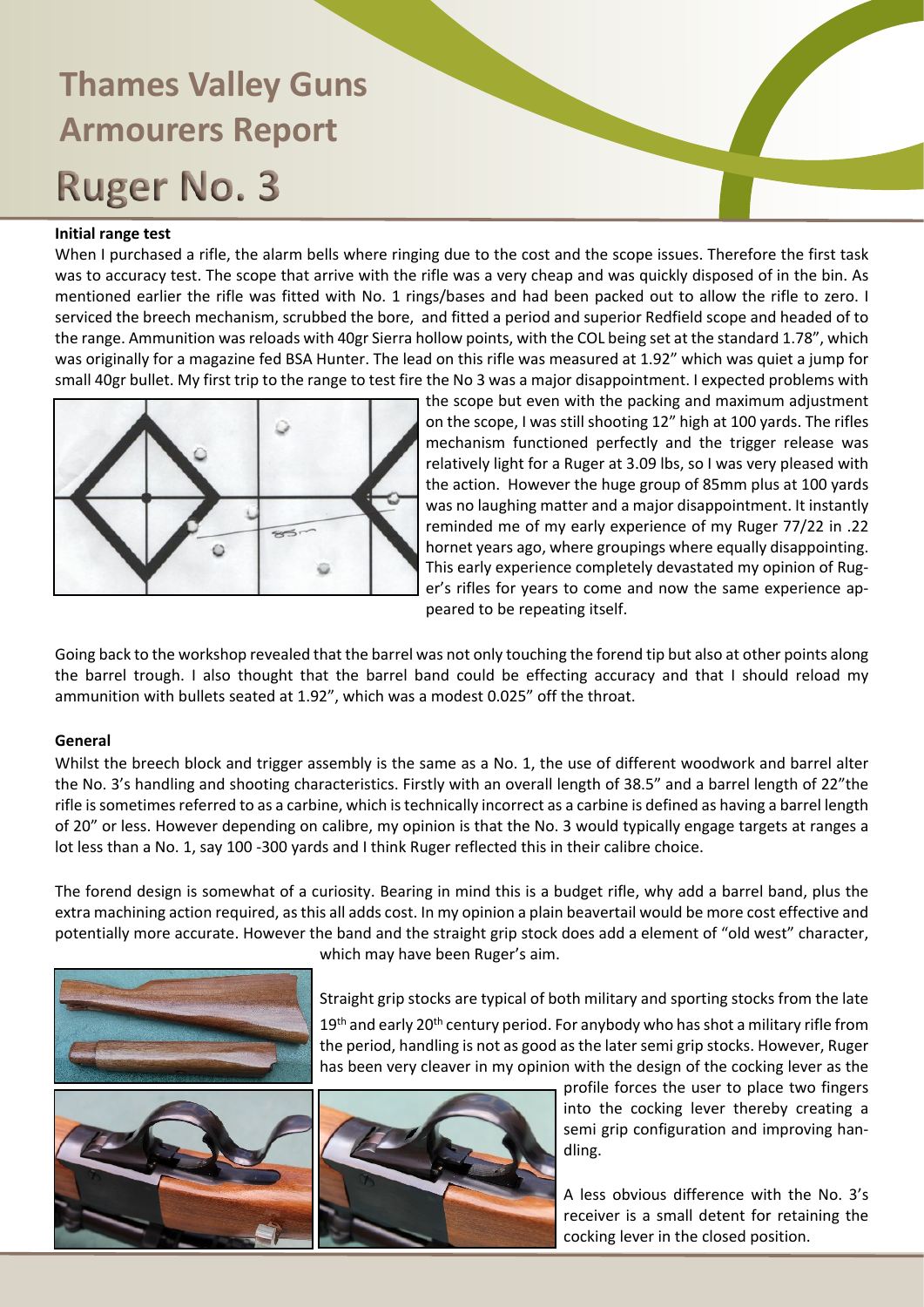

Built into the cocking lever is a small spring plunger, which engages in the detent, securing the cocking lever.

Sling swivels are the most basic available and suitable only for shoulder carrying the rifle. Whilst effective, the one item I regard as tacky is the black plastic recoil plate. The Ruger No. 1 is probably the USA's most elegant factory rifle and whilst the No. 3 is a budget version, it is still from the same stable and therefore, I believe Ruger could have produced something better with regards to this component.

#### **Restoring a Ruger No. 3**



The No. 3's barrel had seen very little use and therefore wear to the lead or throat was negligible. As mentioned above, the barrel lead measured at 1.92" and most reloading manuals state the COL at 1.78", that's a 3.54mm jump for a small for 40gr bullet, which leaves lots of room for bore/bullet misalignment. Factory ammunition also tends to have a similar COL as it has to cycle through magazines and therefore I have to question why Ruger chamber their .22 Hornet rifles with such long leads. As can be seen from the image to the left, I have produce some cartridges with the extra long COL of 1.92". With the No 3 being a single shot action, the extra long COL does not impact on the function of the rifle, as it would in a magazine fed rifle.



As mentioned earlier in the report, the bases and rings that accompanied the No. 3 where a mess, not only because they where poorly fitted but because Ruger rings are very poorly manufactured and can easily damage a scopes tube. When adding a set of rings, matching them to the rifle is important. A picatinny rail and tactical rings would look out of place on a No 1 or No 3 and therefore a good quality set of 1" American rings with corresponding blocks would look more appeasing as can be seen in the image. Therefore I chose to use Leupold blanks which where machined to the barrel radius, aligned with the bore and used the original mounting holes.

The next task was to restore the woodwork. The woodwork had some minor scratches, the handguard was cracked and different parts of the barrel trough where touching the barrel. As can be seen in the image below, I repaired the

cracks, relieved the barrel trough and restored the finish. As the barrel band had the potential to effect accuracy, I planned to accuracy test the rifle with and without it.

As original rifles is relatively rare in general and even more so in the UK, I wanted to retain as much originality as possible. Therefore I relieved the barrel trough, restored the butt and forend. Initially I would test with the barrel band and if accuracy was acceptable I would leave the rifle as is. However if the accuracy was still poor, I would test without it. If the rifles accuracy improved without the band, then long term, I planned to to remove the forend tip of the handguard as it would look odd without the band and fit an ebony tip which will make the rifle a little more elegant.

As mentioned in my other No. 1 reports, scopes with 30mm tubes look out of place and therefore I opted for a classic Redfield 6-18x40 Traditional scope. Being a classic American scope brand, dated from the same period as the rifle, I thought it would compliment the No. 3 perfectly. As this rifle would only be used on a 100 yard gallery range, x18 magnification was more than ample.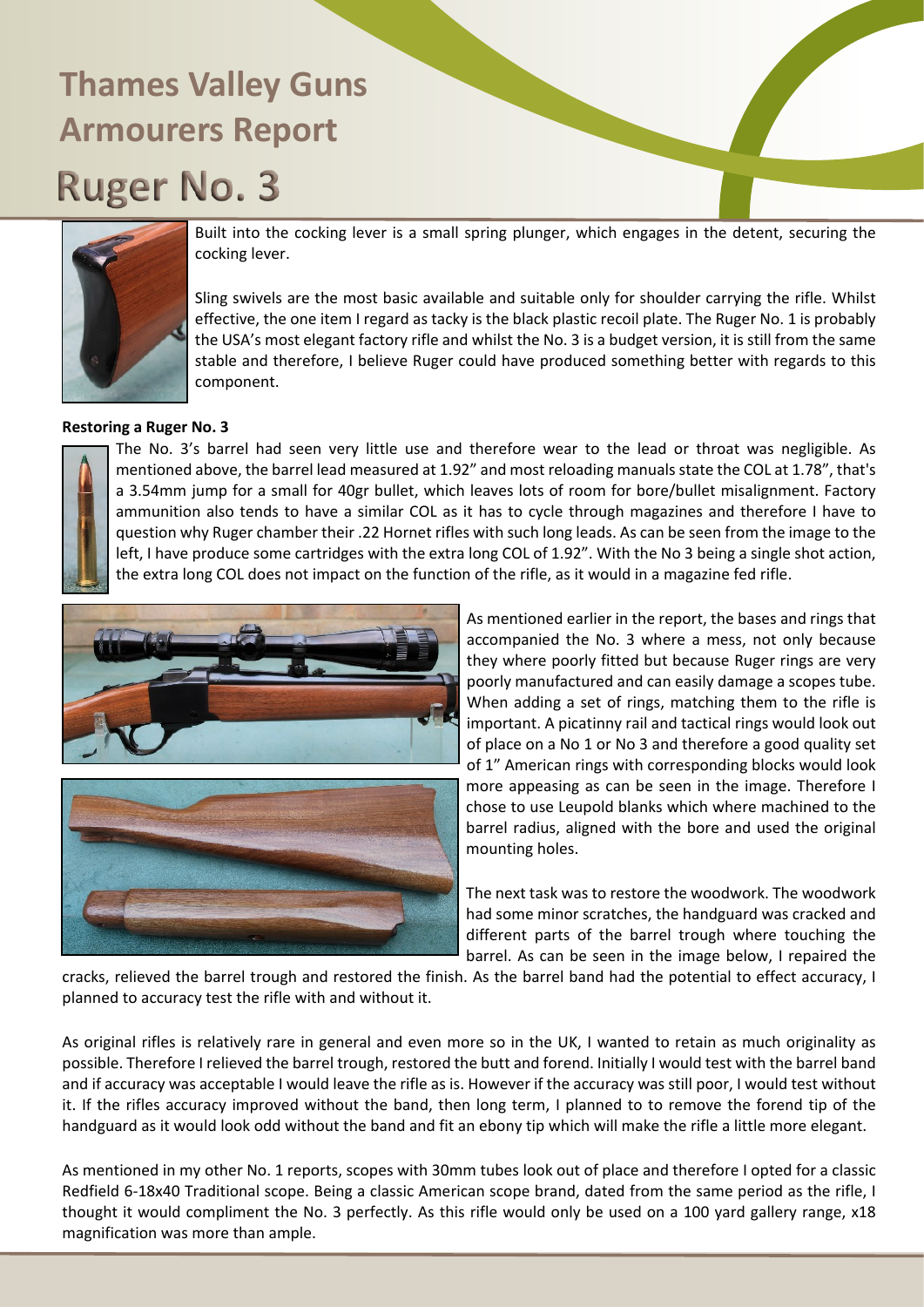### **Second range test**

As I wanted to maintain the rifles originality as much as possible, I corrected the faults that would not impact on that concept. Therefore I corrected the bullet seating depth, relieved the barrel trough and fitted a decent set of Leupold



rings and bases. However despite these repairs it was still possible that the barrel band and the barrel quality could influence the previous poor groupings, but that could not be identified without another accuracy test.

On this occasion, ammunition was to be made up of Sierra 40gr Blitzking bullets, small pistol primers and 10gr of VV N110. The rifle was to be shot from the 100 yard bench, utilising a front and rear rest. First rounds would be to zero with the new scope and mounts and then follow up with a series of groups. The range test was conducted in May 2020 as the UK was coming out of the Corona pandemic and therefore I was limited to electronic targets and the poor quality range printer. As the print quality was so poor, I reproduced the targets below. The targets are the actual target screen used on the range, but the bullet strikes are computer generated and you will have to trust my honesty.



Having zeroed the rifle, I settled down to produce some groups. The rifle is nice and light to handle, but with sufficient weight to absorb the mild recoil of the .22 hornet cartridge. This is slightly let down by the straight grip, as it is not so comfortable to hold as the No. 1.

Bearing in mind the rifles early performance, my concerns melted away as the early groups showed promise of around 25mm. As I continued, it became apparent that groupings where remaining consistent and as can

be seen in the two target images of around 20-24mm. Remembering this rifle was manufactured as a budget model and I have not enhanced it in any way, I am happy with the rifles accuracy performance and really enjoyed shooting it.

### **Summary**

I never planned on purchasing a No. 3 as I didn't think that one would be available in the UK and whilst I have an interest in assembling a small collection of No. 1's, currently my plans are to convert them into target rifles and therefore finding this No. 3 has been an education and a move away from those original plans. In complete contrast to the No. 1's, the fact that this rifle has remained in its original condition since 1979, meant that where possible, it has to stay that way. I still wanted it to be accurate, but in only in terms of its original condition.